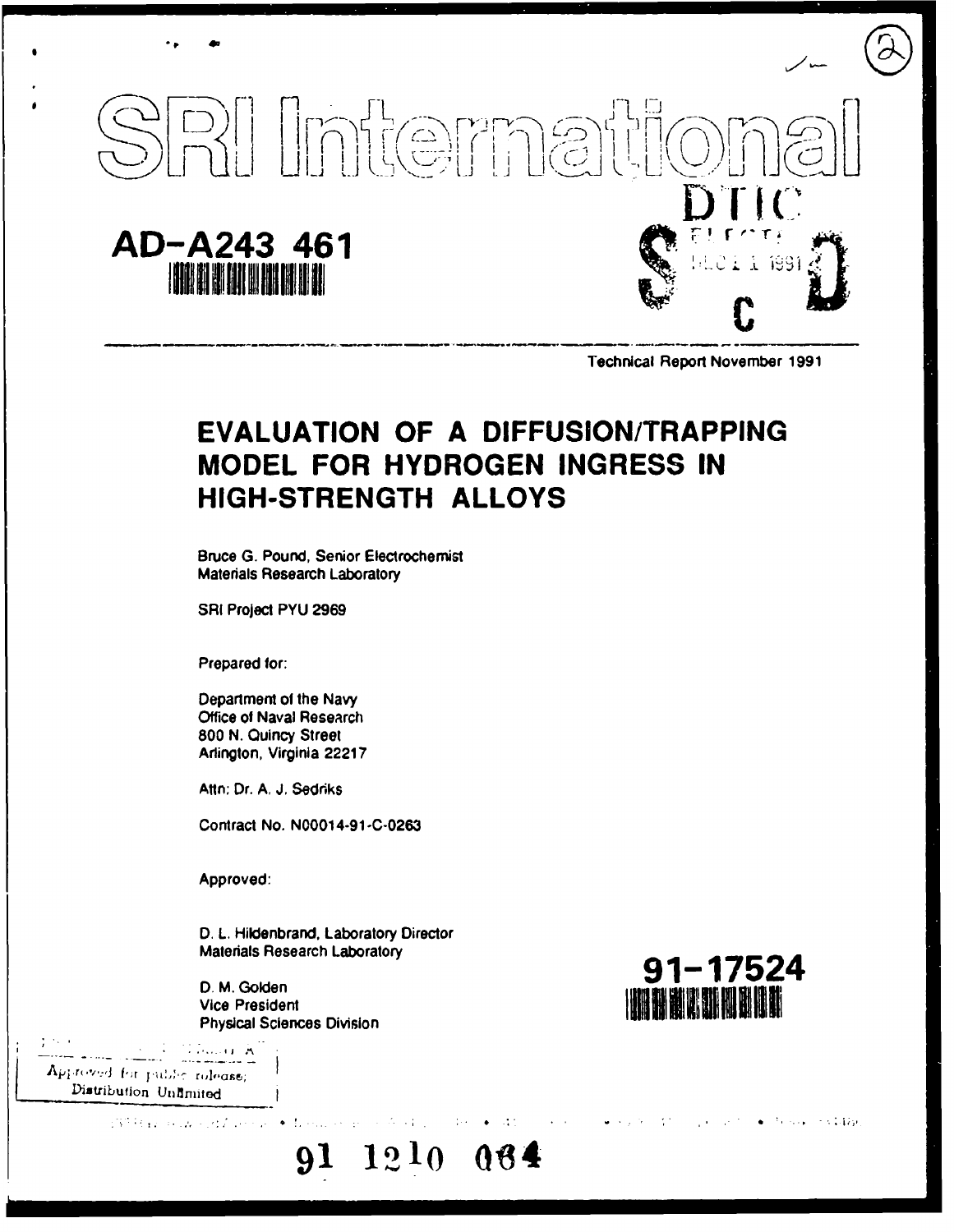## **UNCLASSIFIED**

SiCuRITV CLASS.FICAs **ION** OF **?'W'4S PAGE**

|                                                                                                                                                                                                                                                                                                                                                                                                                                                                                                                                                                                                                                                                                                                                                                                                                                                                                                                                                                                                                                                                                                                                                                                                                                                                                                   | REPORT DOCUMENTATION PAGE                                                                                                     |                                                                     |                      |                     |                                      |
|---------------------------------------------------------------------------------------------------------------------------------------------------------------------------------------------------------------------------------------------------------------------------------------------------------------------------------------------------------------------------------------------------------------------------------------------------------------------------------------------------------------------------------------------------------------------------------------------------------------------------------------------------------------------------------------------------------------------------------------------------------------------------------------------------------------------------------------------------------------------------------------------------------------------------------------------------------------------------------------------------------------------------------------------------------------------------------------------------------------------------------------------------------------------------------------------------------------------------------------------------------------------------------------------------|-------------------------------------------------------------------------------------------------------------------------------|---------------------------------------------------------------------|----------------------|---------------------|--------------------------------------|
| <b>IA. REPORT SECURITY CLASSIFICATION</b><br>Unclassified                                                                                                                                                                                                                                                                                                                                                                                                                                                                                                                                                                                                                                                                                                                                                                                                                                                                                                                                                                                                                                                                                                                                                                                                                                         |                                                                                                                               | <b>1b. RESTRICTIVE MARKINGS</b>                                     |                      |                     |                                      |
| 28. SECURITY CLASSIFICATION AUTHORITY                                                                                                                                                                                                                                                                                                                                                                                                                                                                                                                                                                                                                                                                                                                                                                                                                                                                                                                                                                                                                                                                                                                                                                                                                                                             |                                                                                                                               | 3 DISTRIBUTION/AVAILABILITY OF REPORT                               |                      |                     |                                      |
| 26. DECLASSIFICATION / DOWNGRADING SCHEDULE                                                                                                                                                                                                                                                                                                                                                                                                                                                                                                                                                                                                                                                                                                                                                                                                                                                                                                                                                                                                                                                                                                                                                                                                                                                       |                                                                                                                               | Approved for public release - distribution unlimited                |                      |                     |                                      |
| 4. PERFORMING ORGANIZATION REPORT NUMBER(S)                                                                                                                                                                                                                                                                                                                                                                                                                                                                                                                                                                                                                                                                                                                                                                                                                                                                                                                                                                                                                                                                                                                                                                                                                                                       |                                                                                                                               | 5. MONITORING ORGANIZATION REPORT NUMBER(S)                         |                      |                     |                                      |
| PYU-2969                                                                                                                                                                                                                                                                                                                                                                                                                                                                                                                                                                                                                                                                                                                                                                                                                                                                                                                                                                                                                                                                                                                                                                                                                                                                                          |                                                                                                                               |                                                                     |                      |                     |                                      |
| 6b. OFFICE SYMBOL-<br>64. NAME OF PERFORMING ORGANIZATION<br>(If applicable)<br>SRI International                                                                                                                                                                                                                                                                                                                                                                                                                                                                                                                                                                                                                                                                                                                                                                                                                                                                                                                                                                                                                                                                                                                                                                                                 |                                                                                                                               | 7a. NAME OF MONITORING ORGANIZATION                                 |                      |                     |                                      |
| 6c. ADDRESS (City, State, and ZIP Code)<br>333 Ravenswood Ave<br>Menlo Park, CA 94025                                                                                                                                                                                                                                                                                                                                                                                                                                                                                                                                                                                                                                                                                                                                                                                                                                                                                                                                                                                                                                                                                                                                                                                                             |                                                                                                                               | 7b. ADDRESS (City, State, and ZIP Code)                             |                      |                     |                                      |
| <b>8b OFFICE SYMBOL</b><br><b>8a. NAME OF FUNDING/SPONSORING</b><br><b>ORGANIZATION</b><br>(if applicable)<br>Office of Naval Research<br><b>1131I</b>                                                                                                                                                                                                                                                                                                                                                                                                                                                                                                                                                                                                                                                                                                                                                                                                                                                                                                                                                                                                                                                                                                                                            |                                                                                                                               | 9. PROCUREMENT INSTRUMENT IDENTIFICATION NUMBER<br>N00014-91-C-0263 |                      |                     |                                      |
| Bc. ADDRESS (City, State, and ZIP Code)                                                                                                                                                                                                                                                                                                                                                                                                                                                                                                                                                                                                                                                                                                                                                                                                                                                                                                                                                                                                                                                                                                                                                                                                                                                           |                                                                                                                               | 10. SOURCE OF FUNDING NUMBERS                                       |                      |                     |                                      |
| 800 N. Quincy St.<br>Arlington, VA 22217-5000                                                                                                                                                                                                                                                                                                                                                                                                                                                                                                                                                                                                                                                                                                                                                                                                                                                                                                                                                                                                                                                                                                                                                                                                                                                     |                                                                                                                               | PROGRAM<br>ELEMENT NO.                                              | <b>PROJECT</b><br>NO | TASK<br>NO.         | WORK UNIT<br>ACCESSION NO            |
| <b>TT TITLE (include Security Classification)</b><br>Evaluation of a Diffusion/Trapping Model for Hydrogen Ingress in High-Strength Alloys<br>12. PERSONAL ALITHOR(S)                                                                                                                                                                                                                                                                                                                                                                                                                                                                                                                                                                                                                                                                                                                                                                                                                                                                                                                                                                                                                                                                                                                             | (Unclassified)                                                                                                                |                                                                     |                      |                     |                                      |
| Bruce G. Pound                                                                                                                                                                                                                                                                                                                                                                                                                                                                                                                                                                                                                                                                                                                                                                                                                                                                                                                                                                                                                                                                                                                                                                                                                                                                                    |                                                                                                                               |                                                                     |                      |                     |                                      |
| 13a. TYPE OF REPORT<br>Annual Technical<br><b>FROM</b>                                                                                                                                                                                                                                                                                                                                                                                                                                                                                                                                                                                                                                                                                                                                                                                                                                                                                                                                                                                                                                                                                                                                                                                                                                            | <b>13b. TIME COVERED</b><br>14. DATE OF REPORT (Year, Month, Day)<br>hs. PAGE COUNT<br>9111<br>911121<br>9109<br>TO <b>TO</b> |                                                                     |                      |                     |                                      |
| 16. SUPPLEMENTARY NOTATION                                                                                                                                                                                                                                                                                                                                                                                                                                                                                                                                                                                                                                                                                                                                                                                                                                                                                                                                                                                                                                                                                                                                                                                                                                                                        |                                                                                                                               |                                                                     |                      |                     |                                      |
| <b>COSATI CODES</b><br>17                                                                                                                                                                                                                                                                                                                                                                                                                                                                                                                                                                                                                                                                                                                                                                                                                                                                                                                                                                                                                                                                                                                                                                                                                                                                         | 18. SUBJECT TERMS (Continue on reverse if necessary and identify by block number)                                             |                                                                     |                      |                     |                                      |
| <b>Titanium</b><br><b>SUB-GROUP</b><br>FIELD<br><b>GROUP</b><br>Titauium Grade 2                                                                                                                                                                                                                                                                                                                                                                                                                                                                                                                                                                                                                                                                                                                                                                                                                                                                                                                                                                                                                                                                                                                                                                                                                  |                                                                                                                               | Hydrogen Trapping<br><b>Trapping Model</b>                          |                      |                     |                                      |
|                                                                                                                                                                                                                                                                                                                                                                                                                                                                                                                                                                                                                                                                                                                                                                                                                                                                                                                                                                                                                                                                                                                                                                                                                                                                                                   | Hydrogen Ingress                                                                                                              | Potentiostatic Pulse                                                |                      |                     |                                      |
| 19. ABSTRACT (Continue on reverse if necessary and identify by block number)<br>A potentiostatic pulse technique was used to study the ingress of hydrogen in titanium (pure and grade 2) in an acetate buffer.<br>Hydrogen ingress did not occur with pure titanium, indicating that the surface oxide is an effective barrier to hydrogen entry. In<br>contrast, the data for Ti grade 2 were shown to fit a model for hydrogen diffusion and trapping, allowing values to be determined for the<br>irreversible trapping constant (k) and the flux of hydrogen into the metal. Two values of k were obtained, depending on the level of<br>hydrogen present in the metal. The density of irreversible traps calculated from k for low hydrogen levels suggests that the principal<br>irreversible traps may be interstitial nitrogen, but grain boundaries are another possibility. The additional trapping constant obtained for<br>high hydrogen levels is thought to be associated with hydride formation. The irreversible trapping constants for Ti grade 2 are<br>consistent with its susceptibility to hydrogen embrittlement relative to that of other alloys. The results demonstrate that multiple<br>irreversible traps can be distinguished by using the diffusion/trapping model. |                                                                                                                               |                                                                     |                      |                     |                                      |
| 20. DISTRIBUTION/AVAILABILITY OF ABSTRACT<br><b>ES UNCLASSIFIED AUNUMITED</b><br><b>ET SAME AS RPT.</b>                                                                                                                                                                                                                                                                                                                                                                                                                                                                                                                                                                                                                                                                                                                                                                                                                                                                                                                                                                                                                                                                                                                                                                                           | <b>QONC USERS</b>                                                                                                             | 21. ABSTRACT SECURITY CLASSIFICATION<br>Unclassified                |                      |                     |                                      |
| 228. NAME OF RESPONSIBLE INDIVIDUAL<br>A. J. Sedriks                                                                                                                                                                                                                                                                                                                                                                                                                                                                                                                                                                                                                                                                                                                                                                                                                                                                                                                                                                                                                                                                                                                                                                                                                                              |                                                                                                                               | 22b. TELEPHONE (Include Area Code)<br>$(703)$ 696 4402              |                      | 11311               | 22c. OFFICE SYMBOL                   |
| <b>DD FORM 1473, 84 MAR</b>                                                                                                                                                                                                                                                                                                                                                                                                                                                                                                                                                                                                                                                                                                                                                                                                                                                                                                                                                                                                                                                                                                                                                                                                                                                                       | 83 APR edition may be used until exhausted.<br>All other editions are obsolete.                                               |                                                                     |                      |                     | SECURITY CLASSIFICATION OF THIS PAGE |
|                                                                                                                                                                                                                                                                                                                                                                                                                                                                                                                                                                                                                                                                                                                                                                                                                                                                                                                                                                                                                                                                                                                                                                                                                                                                                                   | 1                                                                                                                             |                                                                     |                      | <b>UNCLASSIFIED</b> |                                      |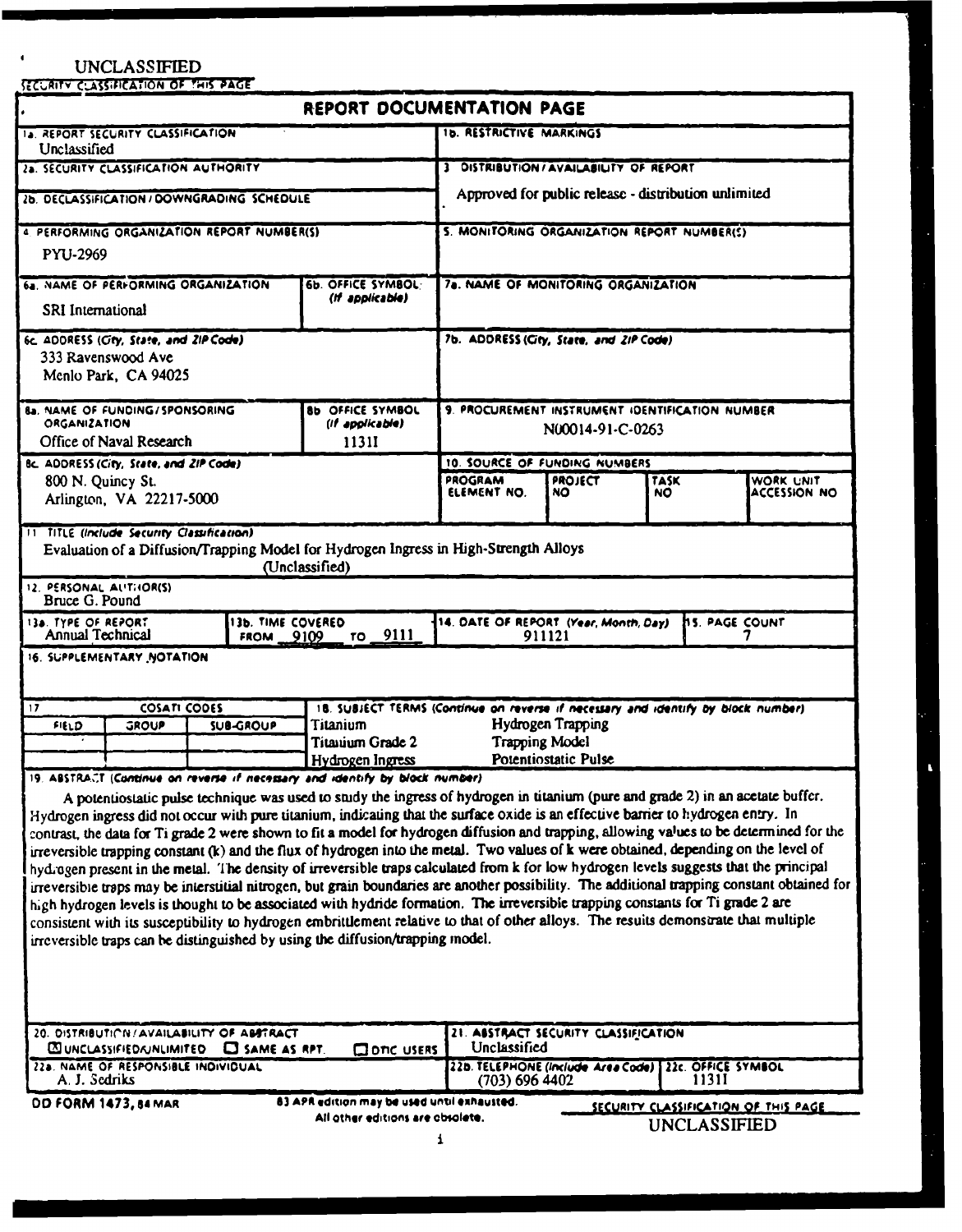

# Hydrogen Ingress in Titanium<sup>\*</sup>

**B.G. Pound**\*

**SCIENCE** 



#### **ABSTRACT**

A potentiostatic pulse technique was used to study the ingress of hydrogen in titanium (pure and grade 2) in an acetate buffer. Hydrogen ingress did not occur with pure titenium, indicating that the surface oxide is an effective barrier to hydrogen entry. In contrast, the data for Ti grade 2 (UNS<sup>1)</sup> R50400) were shown to fit a model for hydrogen diffusion and trapping, allowing values to be determined for the irreversible trapping constant (k) and the flux of hydrogen into the metal. Two values of k were obtained, depending on the level of hydrogen present in the metal. The density of irreversible traps calculated from k for low hydrogen levels suggests that the principal irreversible traps may be interstitial nitrogen, but grain boundaries are another possibility. The additional trapping constant obtained for high hydrogen levels is thought to be associated with hydride formation. The irreversible trapping constants for Ti grade 2 are consistent with its susceptibility to hydrogen embrittlement relative to that of other slloys. The results demonstrate that multiple irreversible traps can be distinguished by using the diffusion/trapping model.

KEY WORDS: hydrogen ingress, hydrogen diffusion, hydrogen trapping, potentiostatic, titanium

#### **INTRODUCTION**

Structural heterogeneities in alloys are potential trapping sites for diffusing hydrogen, and the interaction of hydrogen with these trap sites can render the alloy susceptible to hydrogen embrittlement. Hydrogen ingress in various iron- and nickel-base alloys has recently been atudied using a potentiostatic pulse technique in which a test electrode is charged with hydrogen at a constant potential  $(E_c)$  for a time  $(t_c)$ .<sup>1-3</sup> The potential is then stepped to a more positive value, E<sub>A</sub> (10 mV negative of the open-circuit potential), and an anodic current transient is obtained. By using an appropriate diffusion/trapping model<sup>4</sup> to analyze the data, it was possible to determine trapping parameters for these alloys. The technique and model have now been applied to titanium in both the pure and grade 2 forms to obtain the hydrogen ingress characteristics and then to compare the trapping capability of titanium with previously studied alloys in terms of their susceptibility to hydrogen. embrittlement.

The diffusion/trapping model has been developed for two cases: (1) diffusion control, in which the rate of hydrogen ingress is controlled by diffusion in the bulk metal; and (2) interface control, in which the rate of ingress is controlled by the flux across the interface.<sup>4</sup> For a film-covered metal or alloy, the interface controlmodel has been found to be applicable in all cases so far. According to this model, the total charge passed out is given in nondimensional form by<sup>4</sup>

$$
Q'(x) = \sqrt{P}(1 - e^{-P}/\sqrt{\pi R}) - [1 - 1/(2R)e^{-1}/R]
$$
 (1)

The nondimensional terms are defined by  $Q = q(FJ\sqrt{\langle LK_n \rangle})$  and  $R = k_n t_n$ , where q is the dimensionalized charge in C-m<sup>-2</sup>, F is the Faraday constant, and J is the ingress flux in mul-m<sup>-2-</sup>s<sup>-1</sup>. The charge  $q'(x)$  corresponding to  $Q'(x)$  is equated to the charge  $(q_a)$ associated with the experimental anodic transiems. k, is an apparent trapping constant measured for irreversible traps in the presence of reversible traps and can be expressed by  $k(D_a/D_i)$  where k is the irreversible trapping constant, D<sub>a</sub> is the apparent diffusivity, and D<sub>L</sub> is the lattice diffusivity of hydrogen in the metal

Data for the anodic charge (q2) were obtained by integration of the current transients for different charging times and were fitted to Equation (1) to determine k, and J. Values of these two parameters can be used to calculate the charge  $(q<sub>1</sub>)$  irreversibly trapped given nondimensionally by

$$
Q_T = \{\sqrt{R} - 1/(2\sqrt{R})\} \text{erf} \sqrt{R} + \text{erf} \sqrt{\pi}
$$
 (2)

The charge associated with the entry of hydrogen into the metal  $(q_n)$  can be determined from its nondimensional form of  $Q_n =$  $\sqrt{R}$  by using the derived value of  $k_a$ . The data for  $q_a, q_T$ , and the cathodic charge (q<sub>c</sub>) can then be used to obtain two ratios: (1) Q<sub>T</sub>/Q<sub>n</sub>, corresponding to the fraction of hydrogen in the metal that is trapped; and (2) q<sub>n</sub>/q<sub>c</sub>, representing the fraction of charge associated with hydrogen entry during the charging step. The ratio q<sub>7</sub>/q<sub>n</sub> is independent of potential because each component has the same dependence on flux, whereas q<sub>r</sub>/q<sub>c</sub> generally exhibits some variation with potential.

The density of irreversible trap particles (N,) can be obtained directly from the apparent trapping constant (ke) by using a model? based on spherical traps of radius d:

٠

$$
I_{\rm c} = k_{\rm a} \mathbf{a} / (4 \pi \mathbf{d}^2 \mathbf{D}_{\rm a}) \tag{3}
$$

where a is the diameter of the metal atom. The calculation of N, requires a value for d, and therefore a knowledge of potential irreversible traps in terms of the dimensions of heterogenaities in the

Submitted for publication March 1990, in revised form, September 1990 "Materials Rizsearch Laboratory, SRI In: wristional, 333 Ravenswood Ave., Mento **Park, CA 94025** 

<sup>&</sup>lt;sup>(1)</sup>UNS numbers are listed in Metals and Alloys in the Unified Numbering System. published by the Society of Automotive Engineers (SAE) and cosponsored by the American Society for Testing and Materials (ASTM)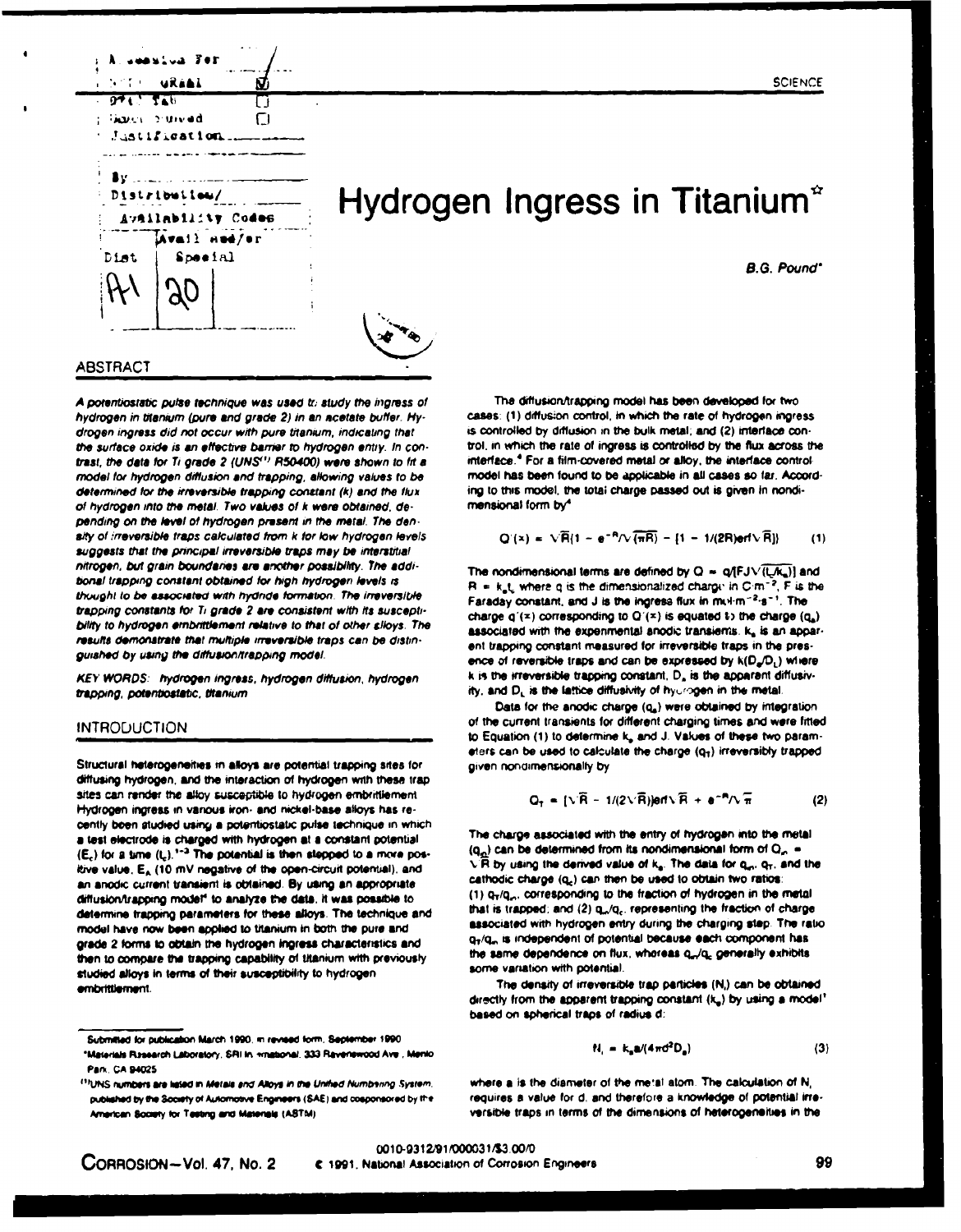#### **SCIENCE**

alloy of interest. The dominant irreversible trap can then be identified by comparing the trap density with the concentrations of potential traps in the alloy.

#### **EXPERIMENTAL PROCEDURE**

The composition of Ti grade 2 provided by the manufacturer was as follows: 0.021 C, 0.17 Fe, 0.007 N, 0.16 O, <0.0050 H, with the balance being Ti. The titanium specimen was 99.99 percent pure. Both grades of titanium were supplied in the form of 12.7-mm diameter rods and were used in the as-received condition. The yield strength of the as-received Ti grade 2 was given as 380 MPa

Details of the electrochemical cell and instrumentation have been given previously.<sup>2</sup> The test electrodes consisted of a 5-cm langth of rod in a polytetrafluoroethylene sheath so that only the planar end surface was exposed to the electrolyte. The surface was polished with SiC paper followed by 0.05-um alumina powder before each test to remove metal previously exposed to absorbed hydrogen. The electrolyte was an acetate buffer containing 1 M acetic acid and 1 M sodium acetate with 15 ppm As<sub>2</sub>O<sub>3</sub>. The electrolyte was deaerated with argon for 1 hour before measurements began and throughout data acquisition. The potentials were measured with respect to a saturated calomel electrode (SCE). All tests were performed at  $22 \pm 2^{\circ}$ C.

The test electrode was charged with hydrogen for charging times from 0.5 to 50 s for each E<sub>c</sub>. Anodic current transierits were obtained for each charging time over a range of overpotentials (n) =  $E_c - E_{\text{ext}}$ ). The open-circuit potential ( $E_{\text{ext}}$ ) of the tes' electrode was sampled immediately before each charging time and was also used to monitor the stability of the surface film.

#### **RESULTS**

#### **Pure Titanium**

A typical anodic current transient is shown in Figure 1. The anodic charge was invariant with t., which is not predicted by the diffusion/trapping model for either diffusion or interface control. Therefore, k, could not be determined at any overpotential over the wide range studied  $(-0.05$  to  $-0.8$  V). The open-circuit potential, and therefore the charging potential, generally exhibited a positive shift over the range of charging times for each overpotensal. This shift might compensate for the increase in L. However, in several cases, E<sub>c</sub> changed by ≤5 mV and q<sub>a</sub> was essentially constant. Therefore, any effect resulting from the shift in E<sub>c</sub> appears to be minor. Instead, the invariance in q\_ indicates that negligible hydrogen enters the metal, so that q., is approximately zero, and therefore q<sub>a</sub> corresponds solely to oxidation of the adsorbed layer of hydrogen; that is, it should comprise only qsos. The dependence of log q, on n (Figure 2) is linear over a wide potential range, as expected if  $q_a \sim q_{\text{max}}$ . The lack of dependence at high overpotentials probably corresponds to full coverage of the adsorbed hydrogen laver.

#### Thanium Grade 2

An anodic current transient for Ti grade 2 is shown in Figure 3. The grade 2 metal, in contrast to the pure form, exhibits a marked dependence of q, on L, so trapping constants can be evaluated in this case. The anodic charge essentially involved absorbed hydrogen. Data for q<sub>e</sub> could be analyzed in terms of the interface control model using Equation (1) to obtain values of k. and J that were independent of charging potential (E<sub>c</sub>) and charging time (L), respectively. In accordance with previous practice is the data were analyzed only for charging times  $\geq 10$  s to minimize short-time effects where, for example, oxidation of the adsorbed hydrogen layer can make a significant contribution to q. Four tests were performed, and the values of ka and J given in Table 1



**FIGURE 1. Anodic transient for pure titanium in acetate buffer.**  $t_c =$ 15 s;  $E_c = -0.887 V_{\text{SCE}}$ . The full transient is not shown.





for two of the tests are typical of the overall results. The flux increases with overpotential as a result of the dependence of J on the surface coverage of  $H_{\text{max}}$ . The variation in log J with  $\eta$  shown in Figure 4 is linear, as is required with the assumption that the surface coverage respond rapidly to changes in potential

In both tests, ke is independent of overpotential but exhibits two values depending on the potential range. At charging potentials up to approximately  $-0.93$  V, k<sub>a</sub> is  $0.028 \pm 0.002$  s whereas the mean value at higher potentials is 0.040 s<sup>-1</sup>. The two other tests gave trapping constants of 0.036 s<sup>-1</sup> and 0.042 s<sup>-1</sup> at high potentials, so that the mean value of ka at high potentials in the four tests was 0.040  $\pm$  0.004 s<sup>-1</sup>. Values of  $q_a$  calculated using k<sub>e</sub> and J are compared with the corresponding experimental data  $(n = -0.70$  V in test 2) in Figure 5, and it is evident that the data agree well over the charging time range.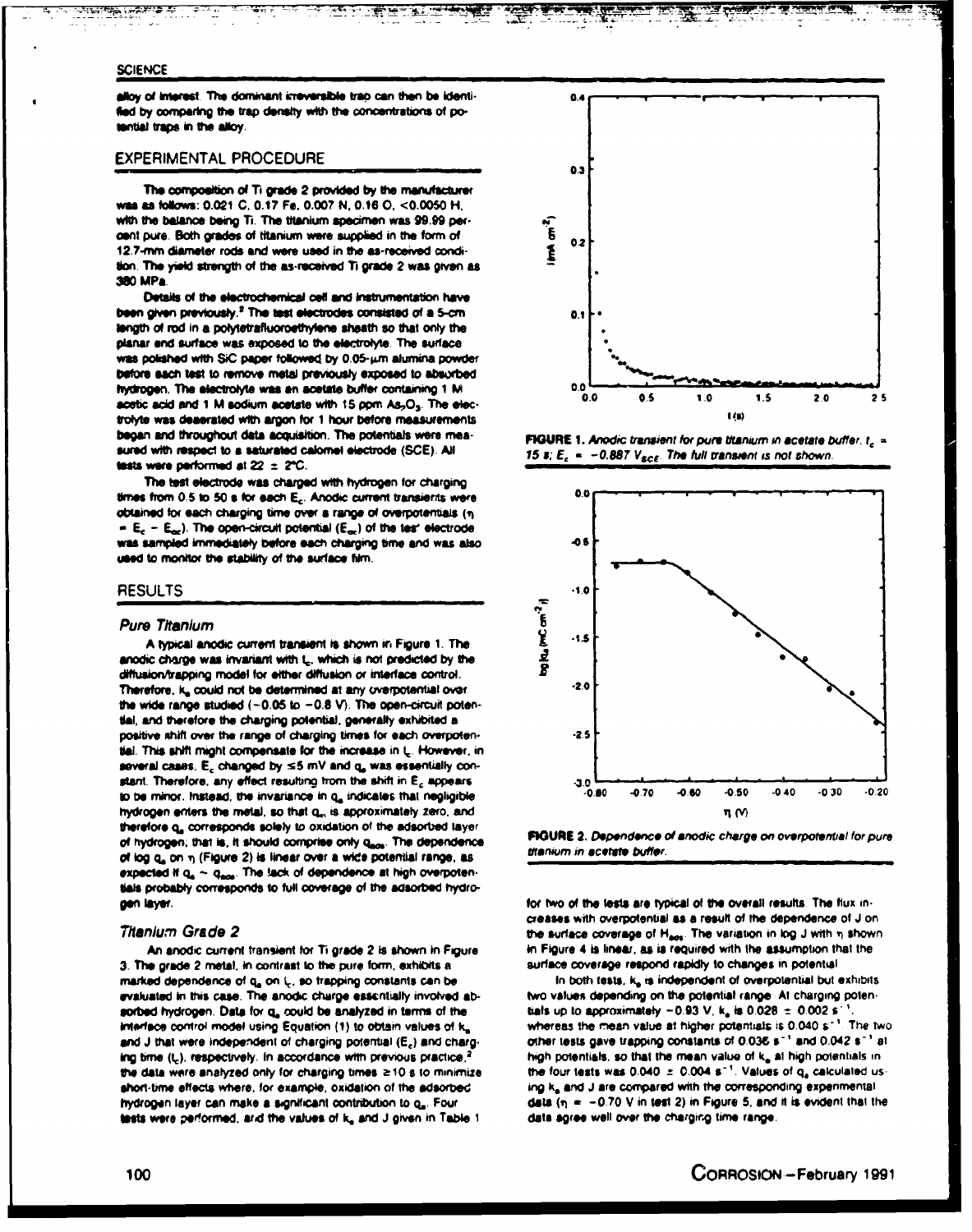

**FIGURE 3.** Anodic transient for Ti grade 2 in acetate buffer.  $t_c = 15$ s;  $E_c = -0.742$  V<sub>sce</sub>. The full transient is not shown.

TABLE 1 Values of k<sub>a</sub> and J for Titanium Grade 2

| Test | η.<br>M | E.<br>$(V_{\text{acc}})$ | (s * *) | J<br>$(nmol·cm-2.s-1)$ | Mean k.           |
|------|---------|--------------------------|---------|------------------------|-------------------|
| 1    | $-0.55$ | $-0.614$                 | 0.029   | 0.07                   |                   |
|      | $-0.60$ | $-0.652$                 | 0.034   | 0.08                   |                   |
|      |         | $-0.65 - 0.708$          | 0.025   | 0.08                   |                   |
|      |         | $-0.70 - 0.751$          | 0.024   | 0.09                   | $0.028 \pm 0.002$ |
|      |         | $-0.75 - 0.806$          | 0.028   | 0.13                   |                   |
|      |         | $-0.80 - 0.868$          | 0.029   | 0.17                   |                   |
|      | $-0.85$ | $-0.930$                 | 0.029   | 0.22                   |                   |
|      | -0.90   | $-1.040$                 | 0.044   | 0.39                   |                   |
|      |         | $-0.95 - 1.062$          | 0.044   | 0.44                   |                   |
|      |         | $-1.00 - 1.137$          | 0.049   | 0.56                   | $0.044 \pm 0.002$ |
|      |         | $-1.05 - 1.203$          | 0.042   | 0.59                   |                   |
|      |         | $-1.10 - 1.283$          | 0.044   | 0.69                   |                   |
|      | $-1.15$ | $-1.370$                 | 0.041   | 0.73                   |                   |
| 2    | $-0.60$ | $-0.655$                 | 0.031   | 0.07                   |                   |
|      |         | $-0.65 - 0.692$          | 0.028   | 0.08                   |                   |
|      |         | $-0.70 - 0.741$          | 0.029   | 0.09                   | $0.028 \pm 0.001$ |
|      |         | $-0.75 - 0.796$          | 0.027   | 0.11                   |                   |
|      |         | $-0.80 - 0.857$          | 0.027   | 0.14                   |                   |
|      | $-0.85$ | $-0.921$                 | 0.028   | 0.19                   |                   |
|      | -0.90   | $-0.987$                 | 0.034   | 0.29                   |                   |
|      | -0.95   | $-1.024$                 | 0.033   | 0.30                   |                   |
|      |         | $-1.00 - 1.111$          | 0.039   | 0.40                   | $0.036 = 0.003$   |
|      |         | $-1.05 - 1.182$          | 0.041   | 0.49                   |                   |
|      | $-1.10$ | $-1.258$                 | 0.035   | 0.49                   |                   |
|      | $-1.15$ | $-1.310$                 | 0.034   | 0.51                   |                   |

The increase in trapping constant at high overpotentials can be ascribed to an additional type of irreversible trap participating concurrently with the irreversible traps detected at low overpotentials. The derisities of the two traps are assumed to be additive, and therefore k<sub>a</sub> at high overpotentials can be represented by

$$
k_a = k_a_1 + k_{a2} \tag{4}
$$



FIGURE 4. Dependence of flux on overpotential for Ti grade 2.



FIGURE 5. Comparison of experimental and calculated anodic charge data for Ti grade 2 in acetate buffer.  $\mathbf{E}_c = -0.742$  V.

where  $k_{n1}$  corresponds to the irreversible traps detected at low  $\eta$ and kez is associated with the additional type of trap. The total trapping constant  $(\kappa_a)$  was taken as the mean (0.040 s<sup>-1</sup>) of the high  $\eta$  results, and  $k_{\text{B1}} = 0.028 \pm 0.002$  s<sup>-1</sup>, so  $k_{\text{B2}} = 0.012 \pm 0.012$  $0.006 s^{-1}$ 

Data for the charge ratios as a function of L at low overpotentials are shown in Figures 6 and 7. The cride, ratio for Ti grade 2 approximately follows an empirical  $\sqrt{t}$  dependence for charging times up to 10 s, but shows an increasing ceviation from linearity at higher charging times, which can be attributed to the different dependence of  $q_T$  and  $q_m$  on  $t_c$ .

The ratio of q., to q. increases with t., and the increase becomes greater at higher overpotentials (Figure 8). The increase in q./q. with overpriential indicates that hydrogen entry becomes more efficient, which in turn implies that hydrogen atom recombination during charging on Ti grade 2 must occur electrochemically, if chemical recombination were involved, its rate ( $\sigma$   $\theta^2$  where  $\theta$  is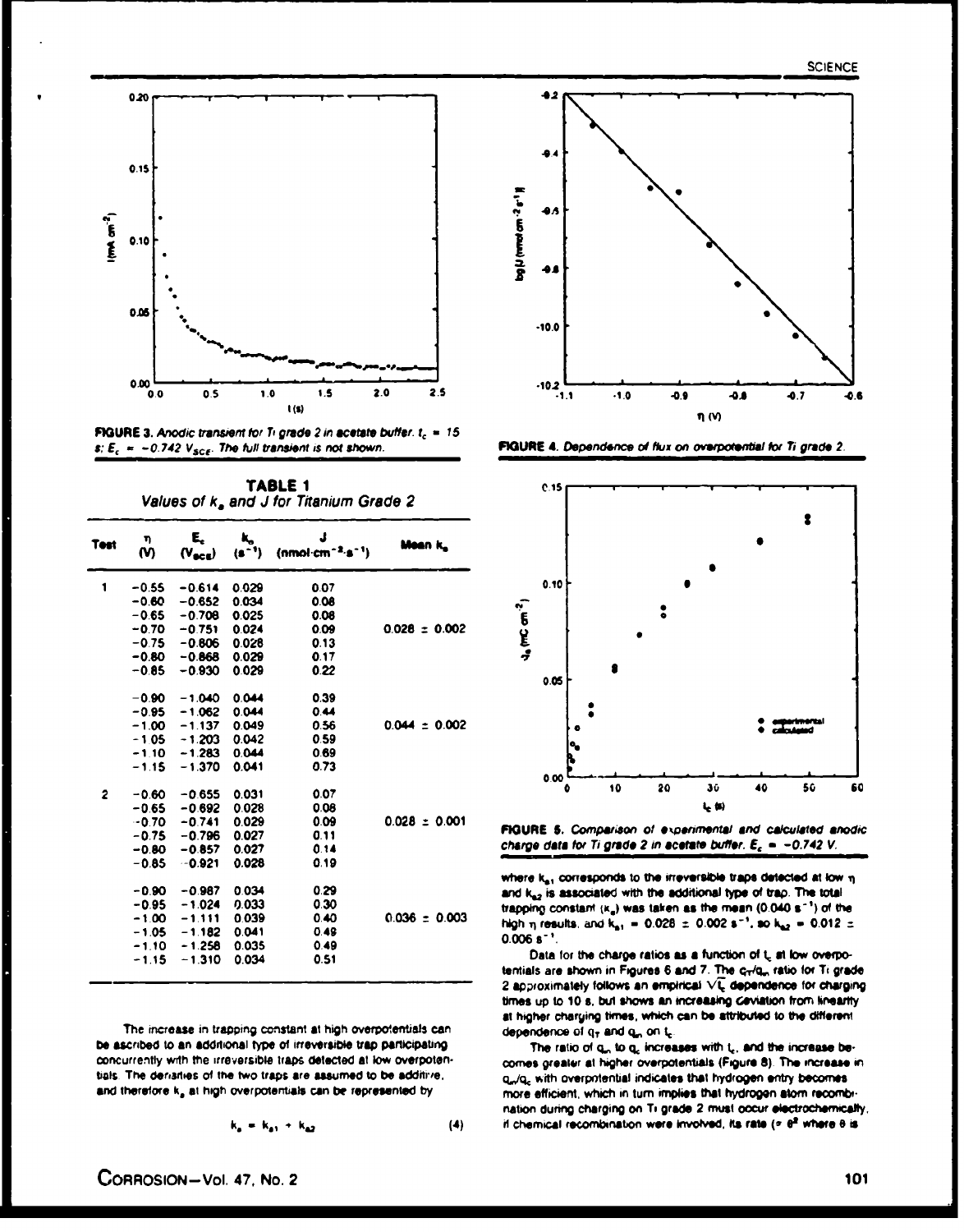

Ξŗ



a start i St

FIGURE 6. Dependence of q-/q., on charging time for Ti grade 2 with  $k_a = 0.028 s^{-1}$  and 0.040 s<sup>-1</sup>



FIGURE 7. Dependence of q<sub>m</sub>/q<sub>c</sub> on charging time for Ti grade 2 at low overpotentials: ( $\Box$ ) -0.60 V; ( $\bigcirc$ ) -0.65 V; ( $\bigcirc$ ) -0.70 V; (a) -0.75 V; (O) -0.80 V; (a) -0.85 V.

the surface coverage) should increase relative to the rate of hydrogen entry (x 8) at high overpotentials, resulting in a loss of charging efficiency. A similar conclusion was reached in studies<sup>5</sup> of titanium in aulturic acid solutions between pH 0.25 and 2.25; under these conditions, hydrogen evolution is believed to occur on an oxide film at potentials more positive than approximately -1.0 Vace and to involve electrochemical desorption as the rate-determining step.

The data for q-/q., at high overpotentials exhibits nonlinear behavior similar to that for this ratio at low overpotentials (Figure 6). In addition, q.,/q. in general increases with L. as shown in Figure 9, but varies with n in the opposite manner from that found for low overpotentials; that is, qr/q, is high at the low end of the overpotential range and decreases as n increases (Figure 10). This reduction in the efficiency of hydrogen entry can be explained by the formation of a hydride, as discussed later.



**RANGER** 

diry

444.

FIGURE 8. Dependence of q<sub>ri</sub>/q<sub>c</sub> on overpotential for Ti grade 2 at low overpotentials and charging times of 20 s and 40 s.



FIGURE 9. Dependence of q<sub>n</sub>/q<sub>c</sub> on charging time for Ti grade 2 at high overpotentials:  $(2) -0.90$  V; (0)  $-0.95$  V; (2)  $-1.00$  V. (a)  $-1.05$  V; (c)  $-1.10$  V; (a)  $-1.15$  V.

### **DISCUSSION**

#### **Fure Titanium**

Titanium in the pure form appears to be resistant to hydrogen penetration. The surface film formed on pure titanium in aqueous. solutions is known to be a highly effective barrier to hydrogen entry. Thus, the anodic charge data are consistent with the presence of a hydrogen barrier.Previous work on single crystal TiO2 in the rutile form<sup>e</sup> has shown that the diffusivity of hydrogen at 20°C is about four orders of magnitude higher for the c-axis (1.9  $\times$  10<sup>-16</sup>  $m<sup>2</sup> s<sup>-1</sup>$ ) than for the a-axis (7.5  $\times$  10<sup>-20</sup> m<sup>2</sup> s<sup>-1</sup>). The orientation of the film was not investigated in this work, but it clearly can determine the resistance of titanium to hydrogen entry and may account for the difference in charging behavior of the pure and grade 2 forms of titanium.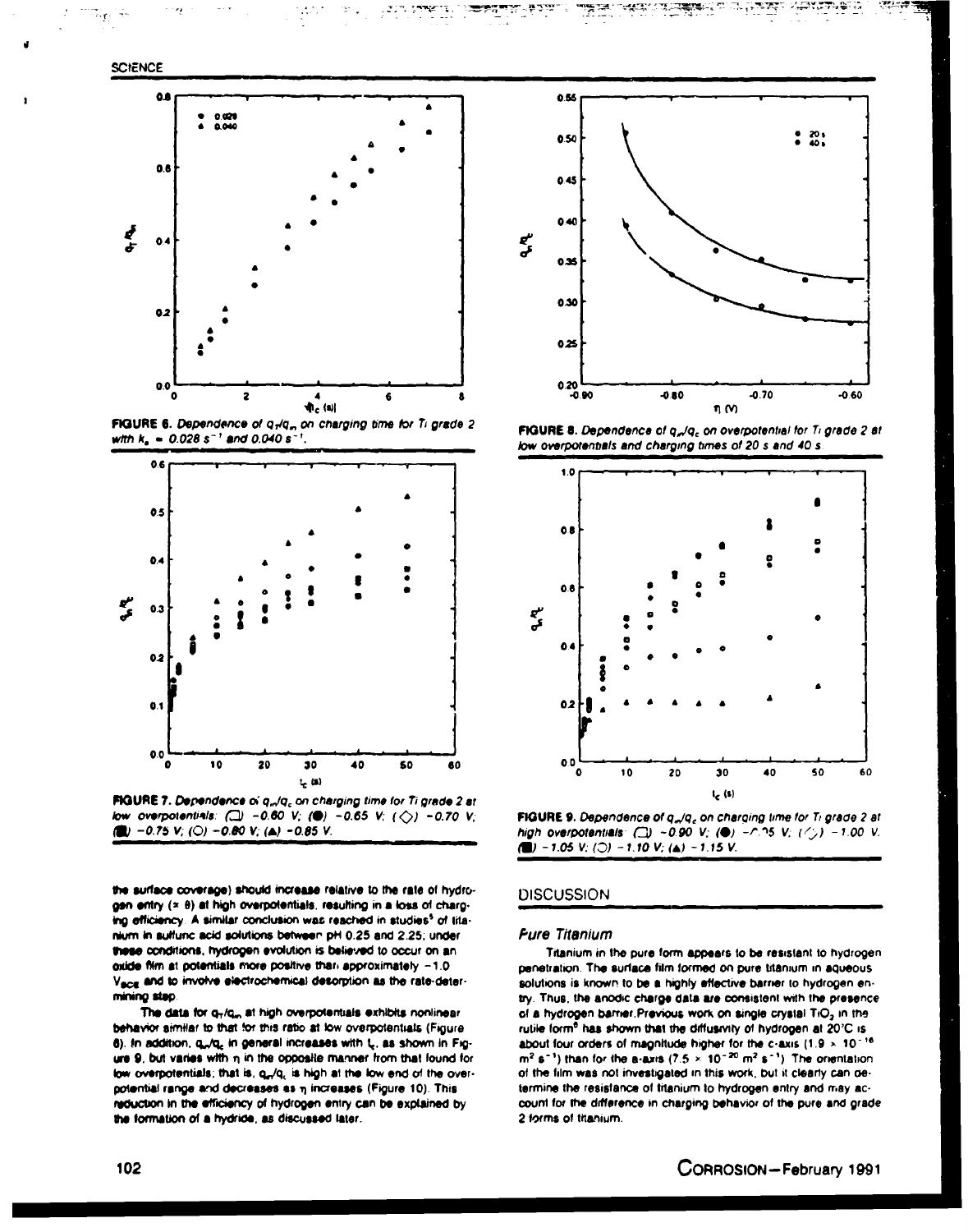



#### **Titanium Grade 2**

The irreversible trapping constants (k, and  $k_2$ ) for Ti grade 2 can be approximated to the apparent trapping constants on the basis of the low diffusivity of hydrogen in titanium and the closeness in the composition of grade 2 and pure titanium. The diffusivity of hydrogen in a-Ti over the temperature range 25 to 100°C is expressed by

$$
D = 6 \times 10^{-6} \text{ exp } [(-60250 \pm 3350 \text{ J mol}^{-1})/\text{RT}] \text{ m}^2 \text{ s}^{-1}
$$
 (5)

which gives a value of  $1.65 \times 10^{-16}$  m<sup>2</sup> s<sup>-1</sup> at 25°C.<sup>7</sup> Because of the diffusivity and composition factors, the diffusivities for the pure and commercial grades are assumed to differ negligibly, so that  $D_a \simeq D_L$ , and therefore k = k<sub>a</sub>. Hence, k<sub>1</sub> = 0.028 ± 0.002 s<sup>-1</sup> and  $k_2 = 0.012 \pm 0.006 s^{-1}$ 

The trapping at low overpotentials as reflected by the value of 0.028 s<sup>-1</sup> for k, could be associated with either the minor elements (C, N, O, and Fe) or structural defects such as grain boundaries and dislocations in the titanium. Equation (3) was used to calculate the density of irreversible traps from k<sub>a</sub>, by assuming that the principal type of trap was one of the minor elements. The appropriate atomic radius was thorefore used as the trap radius. (d) and the diameter (a) of the titanium atom was taken as 290. pm. The values of N, and the atomic concentration (A) of the elements are given in Table 2. The ratio A/N, represents the level of agreement between the atomic concentration and the trap derisity calculated on the basis of the appropriate element.

In all cases except nitrogen, A/N, is large enough to discount these elements as the principal irreversible trap, even allowing for the uncertainty in the hydrogen diffusivity, which could vary N, by a factor of almost four. Moreover, oxygen is known to reduce the solubility of hydrogen in titanium,<sup>4</sup> which suggests that oxygen is unlikely to be a potential trap; this is consistent with the above results. However, a reasonable correlation exists for nitrogen, particularly because the uncertainty factor means that the calculated trap density may be no more than five times larger than the actual concentration of nitrugen atoms. Interestingly, among the interstitials, nitrogen is particularly effective in reducing the ductility of titanium.<sup>4</sup> which coincides with its apparent role as the principal irreversible trap. Hence, nitrogen may strongly affect the susceptibility of Ti grade 2 to hydrogen embrittlement through its combined influence on brittleness and hydrogen trapping.

| TABLE 2                           |  |  |  |  |
|-----------------------------------|--|--|--|--|
| Values of N, for Titanium Grade 2 |  |  |  |  |

| <b>Element</b> | (pm) | N.<br>$(m^{-3})$     | $(m^{-3})$           | AN, |  |
|----------------|------|----------------------|----------------------|-----|--|
| с              | 77   | $6.8 \times 10^{22}$ | $4.8 \times 10^{25}$ | 71  |  |
| N              | 74   | $7.4 \times 10^{23}$ | $1.4 \times 10^{25}$ | -19 |  |
| Ο              | 74   | $7.4 \times 10^{23}$ | $2.7 \times 10^{26}$ | 365 |  |
| Fe             | 124  | $2.6 \times 10^{23}$ | $8.3 \times 10^{25}$ | 316 |  |

Although the data suggest that the principal irreversible trap may be nitrogen, grain boundaries are another possibility; however, in the case of steels, the trapping energy of grain boundaries, and therefore their reversible/irreversible nature, depends on their angular orientation.<sup>9</sup> A more likely alternative is that trapping results from hydride formation. Hydride decomposition is expected to be slow relative to the duration of a pulse test, and hence the hydrogen can be considered irreversibly trapped

Previous work by Satoh et al. showed that unalloyed titanium absorbs hydrogen in near-neutral brine at 25 and 100°C when the potential is more negative than  $-0.75$  V $_{\text{BCE}}$ .<sup>10</sup> These workers found that only thin surface hydride films form at potentials more positive than  $-1.0$  V<sub>scg</sub>, but extensive hydride formation may occui at more negative potentials. Traps corresponding to the formation of a surface hydride could be expected to saturate at potentials approaching the commencement of accelerated hydride formation because of the decreasing availability of free titanium in the vicinity of the surface. Trap saturation would lead to a decrease in k, with increasing overpotential, but such a decrease is not observed. Therefore, it seems more likely that nitrogen. rather than surface hydride formation or grain boundaries, acts as the principal trap at low overpotentials. The additional trapping constant (k2) obtained at high overpotentials ( $E_c < -0.93$  V<sub>scE</sub>) is probably associated with the accelerated formation of hydrides. Moreover, the decrease in q<sub>u</sub>/q<sub>c</sub> in this potential region is consistent with the presence of a partial barrier to hydrogen entry and provides support for the formation of a thick hydride layer

#### **Comparison of Trapping Constants**

The irreversible trapping constants for Ti grade 2 are compared with those obtained previously<sup>2</sup> for a range of alloys shown in Table 3. Although various metallurgical factors are involved, the susceptibility to hydrogen embrittlement does appear to follow the trapping capability of the alloy as represented by the irreversible trapping constant. This correlation has been discussed earlier for the steels and nickel-base alloys listed.<sup>3</sup>

From the order of the trapping constants, the susceptibility of Ti grade 2 to hydrogen embrittlement at low levels of hydrogen is predicted to be comparable to that of Incoloy<sup>12)</sup> 925 (UNS N09925). and MP35N (UNS R30035). Hydride precipitates can be observed in Ti grade 2 at hydrogen concentrations above ~100 ppm by weight, but they do not cause gross embrittlement of the titanium. until hydrogen levels exceed 500 to 600 ppm." Similarly, gas-phase charging studies of Incoloy 903 have shown that prolenged exposure is required to accumulate enough hydrogen to reduce ductility.<sup>12</sup> Incoloy 925 is likely to behave similarly to the 903 grade, so the trapping constant for Ti grade 2 is consistent. with that of Incoloy 925 in terms of hydrogen embrittlement resistance in that relatively long exposure times are required in each case for the hydrogen concentration to exceed the level necessary to degrade the mechanical properties. Furthermore, the higher trapping constant (0.040 s<sup>-1</sup>) associated with the occurrence of significant hydride formation coiricides with the increasing susceptibility to embrittlement with hydrogen concentration.

<sup>&</sup>lt;sup>12</sup>Incoloy is a trade name of inco Alloys International Inc., Huntington, WV